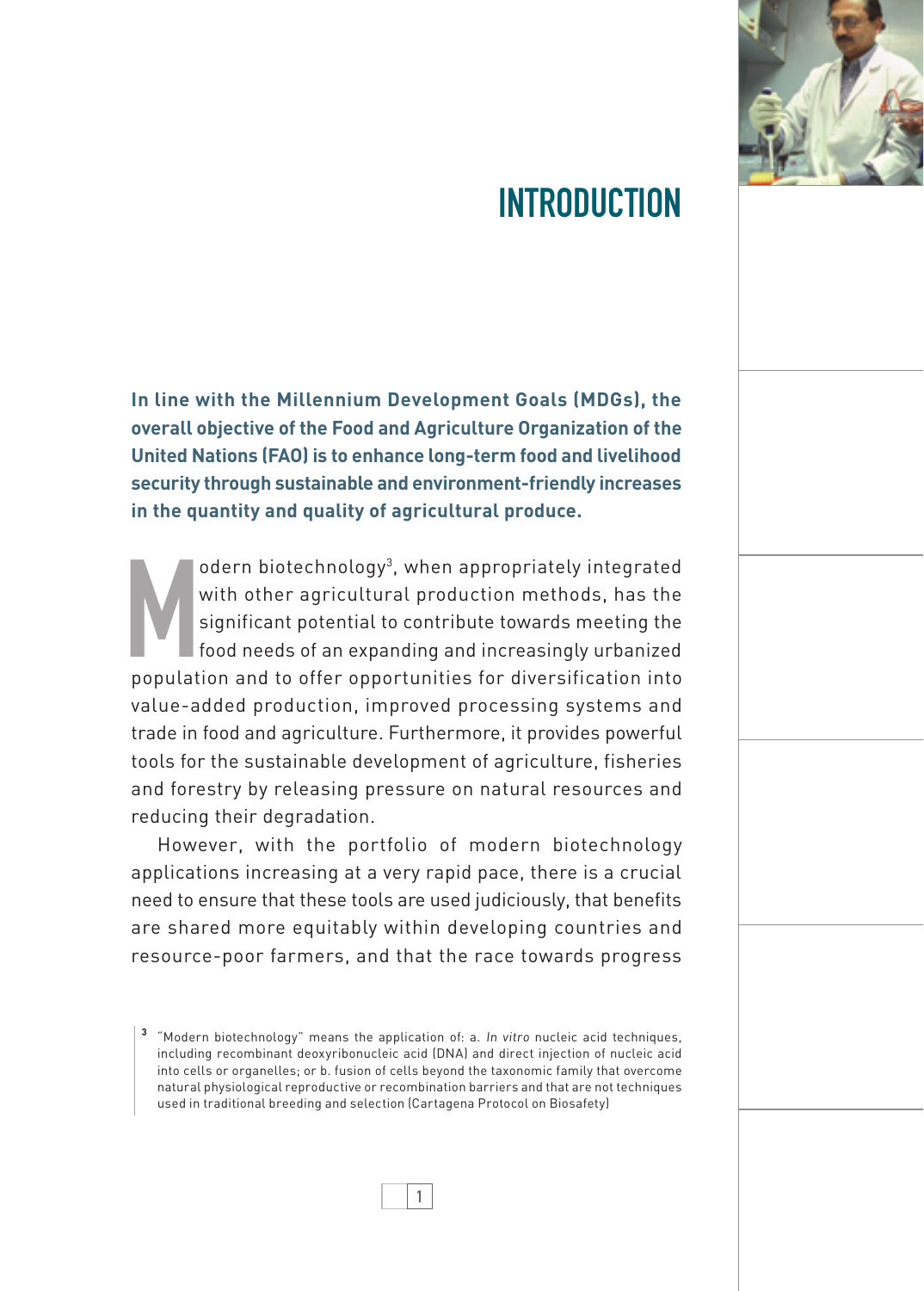

does not overlook potential risks for the environment and human health. Agriculture and food production are indeed one of the main fields of modern biotechnologies application, to which FAO attaches strategic importance in order to ensure the conservation and sustainable use of genetic resources, namely "the great diversity of plants... and animals... farmers, livestock keepers, and other agriculturalists now and in the future may draw upon"4 .

FAO's corporate strategy on biosafety recognizes the potential benefits of biotechnology in ensuring:

- access of all people at all times to sufficient nutritionally adequate and safe food, ensuring that the number of chronically undernourished people is reduced by half by no later than 2015;
- the continued contribution of sustainable agriculture and rural development, including fisheries and forestry, to economic and social progress and the well-being of all; and
- the conservation, improvement and sustainable utilization of natural resources, including land, water, forests, fisheries and genetic resources for food and agriculture.

It is acknowledged that the relationship between sustainable agriculture<sup>5</sup> and biological diversity is complex, in terms of management of biological resources, and that agriculture may have a significant potential impact on biological diversity, including that associated with the use and release of Living Modified Organisms (LMOs) resulting from modern biotechnologies. This complex relation and reciprocal dependency are summarized in Box 1.

- **<sup>4</sup>** Biodiversity and Agriculture: Safeguarding Biodiversity and Securing Food for the World, Secretariat of the Convention on Biological Diversity, CBD, Montreal, 2008, page 12
- **5** Agriculture is taken to include the management of fisheries and forestry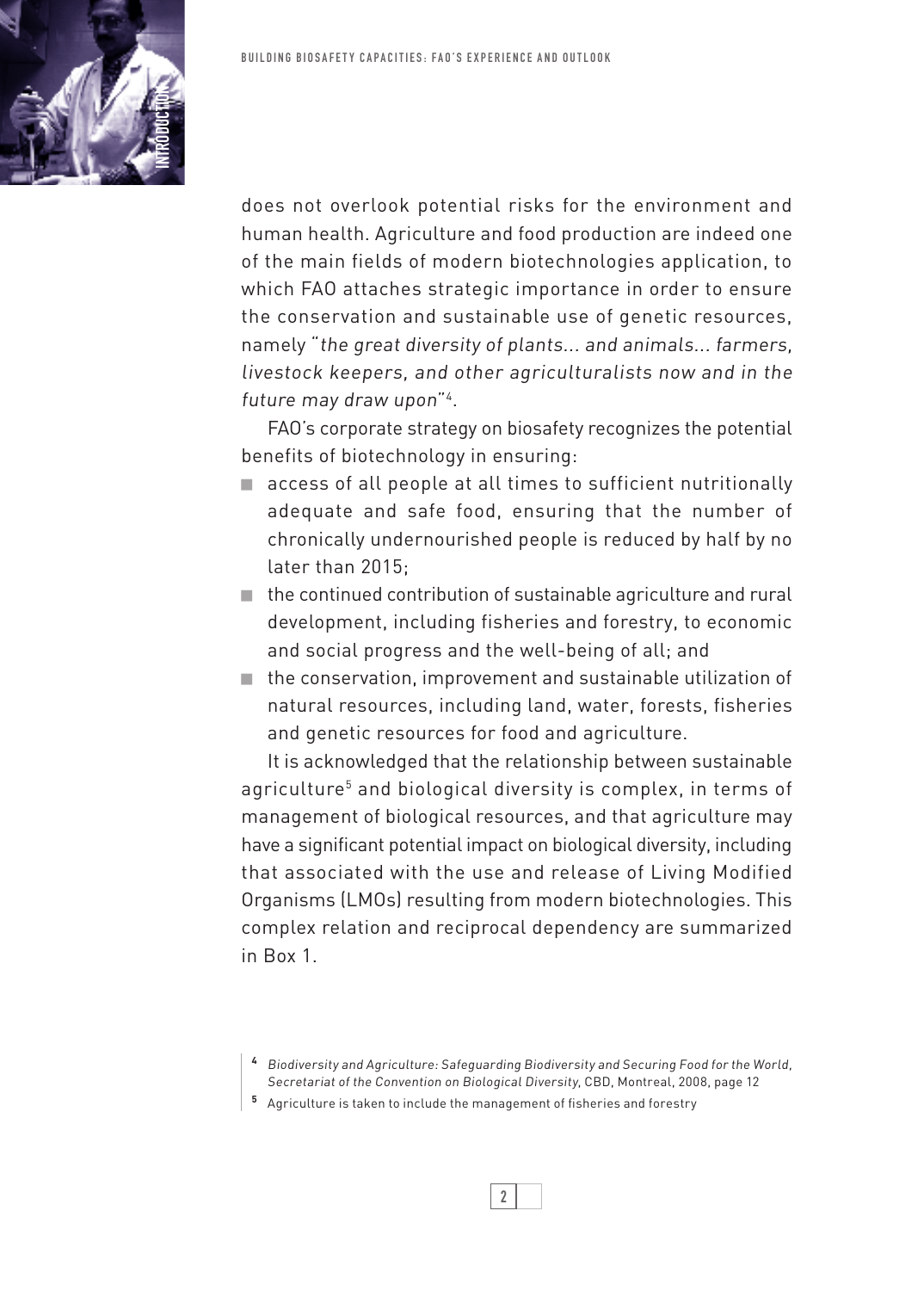

## Box 1 // AGRICULTURE AND BIODIVERSITY

(Secretariat of the Convention on Biological Diversity, Biodiversity and Agriculture: Safeguarding Biodiversity and Securing Food for the World, Montreal, 2008)

- Biodiversity is the basis of agriculture. Its maintenance is essential **for the production of food and other agricultural goods and the benefits these provide to humanity, including food security, nutrition and livelihoods.**
- **Biodiversity is the origin of all crops and domesticated livestock and the variety within them. Biodiversity in agricultural and associated landscapes provides and maintains ecosystem services essential to agriculture.**
- **Agriculture contributes to conservation and sustainable use of biodiversity but is also a major driver of biodiversity loss. Farmers and agricultural producers are custodians of agricultural biodiversity and possess the knowledge needed to manage and sustain it.**
- **Sustainable agriculture both promotes and is enhanced by biodiversity. Sustainable agriculture uses water, land and nutrients efficiently, while producing lasting economic and social benefits. Barriers inhibiting its widespread adoption need to be reduced.**
- **Agricultural producers respond to consumer demands and government policies. To ensure food security, adequate nutrition and stable livelihoods for all, now and in the future, food production must be increased while adopting sustainable and efficient agriculture, sustainable consumption, and landscape level planning that ensure the preservation of biodiversity.**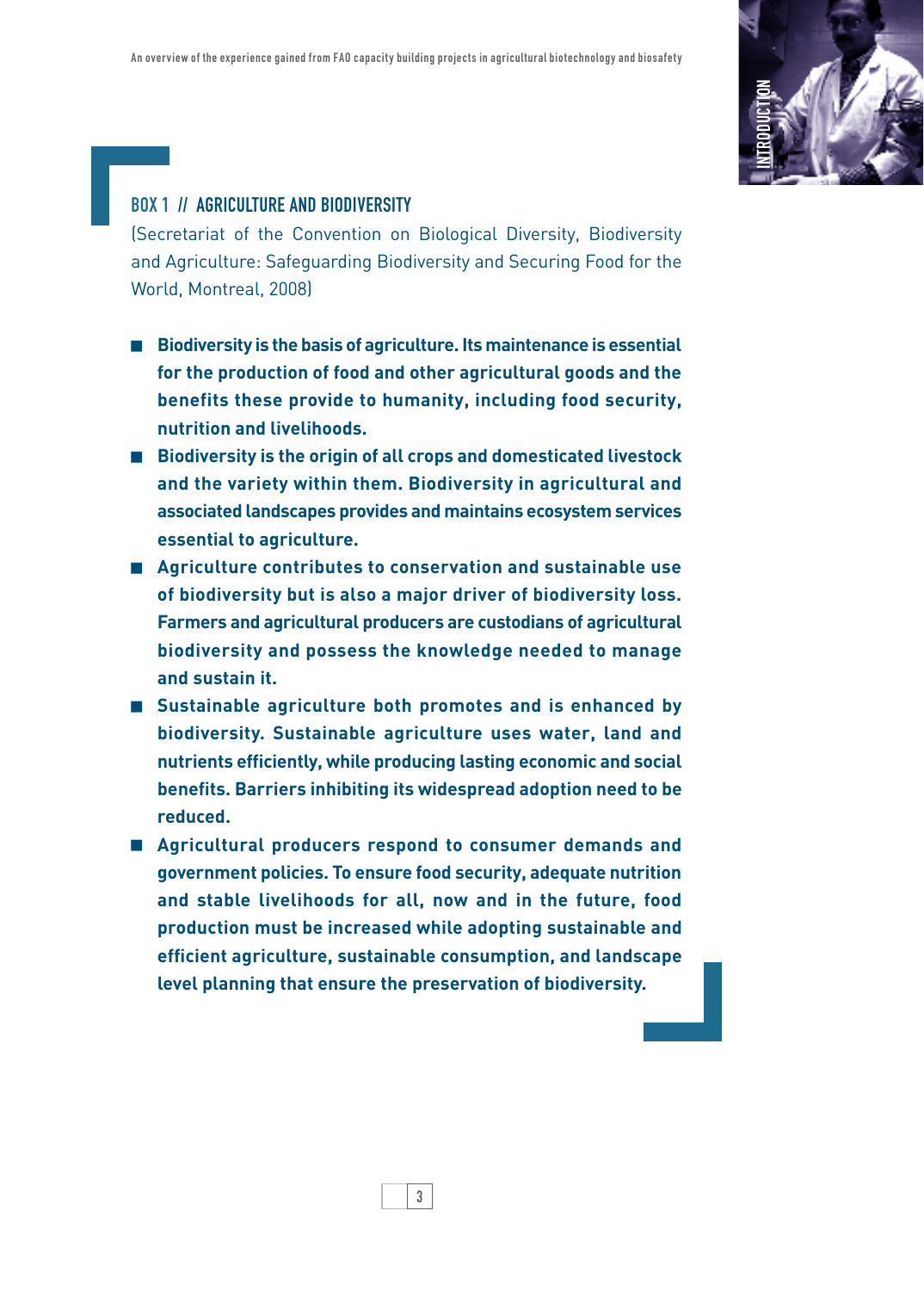The Biosecurity Framework $\delta$  was adopted by FAO's governing bodies to promote a strategic and integrated approach that encompasses the policies and regulatory frameworks that analyse and manage risks in the sectors of food safety, animal and plant life and health, including associated environmental risk. It is a holistic concept of direct relevance to the sustainability of agriculture and food production, food safety and the protection of the environment, including biodiversity. The framework covers the introduction of plant pests, animal pests and diseases, and zoonoses, the introduction and release of Genetically Modified Organisms (GMOs) and their products, and the introduction and management of invasive alien species and genotype. Biosafety (Box 2) is an integral part of the FAO Biosecurity Framework (Figure 1).

#### FIGURE 1 // SECTORS AND GOALS



**6** For more information, please refer to the FAO Biosecurity Toolkit, 2007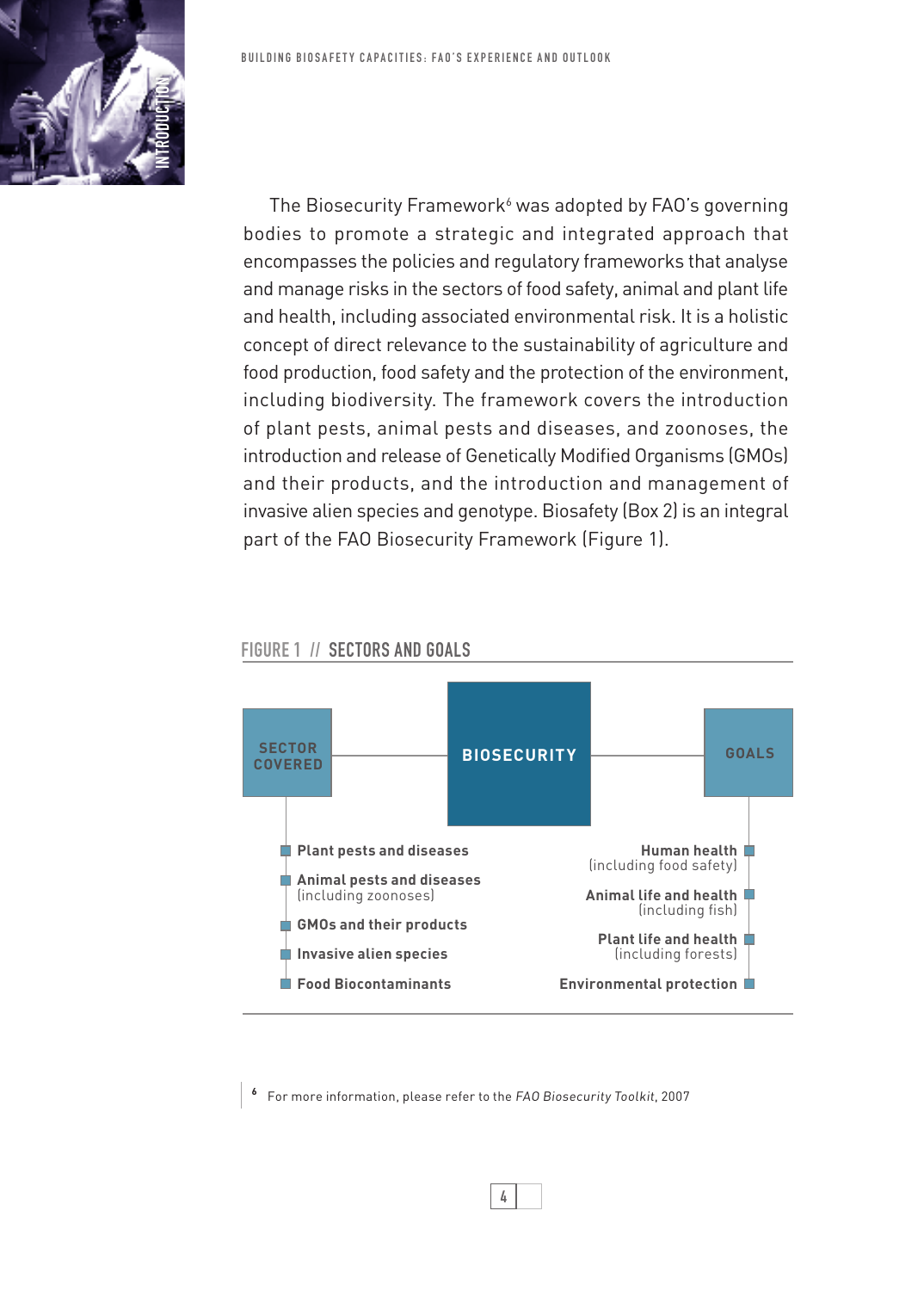

### Box 2 // BIOSAFETY WITHIN BIOSECURITY

(Report of the Expert Consultation on Biosafety within a Biosecurity Framework, FAO, Rome, 28 February - 3 March 2006)

**Biosafety is a term generally used to describe frameworks encompassing the policy, regulation and management to control potential risks associated with the use of modern biotechnologies. This includes the use, release and transboundary movements of LMOs resulting from modern biotechnology. Such "biosafety" frameworks may occur at international, regional or national levels. Biosafety frameworks may also address risk communication issues, or even more generic impacts such as potential positive or negative economic or social impacts.**

**Biosafety within the biosecurity framework refers to safe use of new biotechnologies within the framework of managing, in a holistic manner, biological risks associated with food and agriculture (which is understood to include fisheries and forestry). FAO's mandate requires it to address the safe use of such new technologies, in order to contribute to sustainable agriculture and food production.**

FAO has been addressing biosafety and related aspects since the late 1990s, before the Cartagena Protocol came into force. As the subject has evolved, many environment, trade and food related aspects of biosafety and its impact on agriculture have been considered by FAO's intergovernmental bodies, including its Committee on Agriculture (COAG), regional conferences, the Commission on Genetic Resources for Food and Agriculture (CGRFA), as well as the Secretariat of the International Treaty on Plant Genetic Resources (ITPGRFA). In order to facilitate a consistent approach, FAO has established a Working Group on Biosafety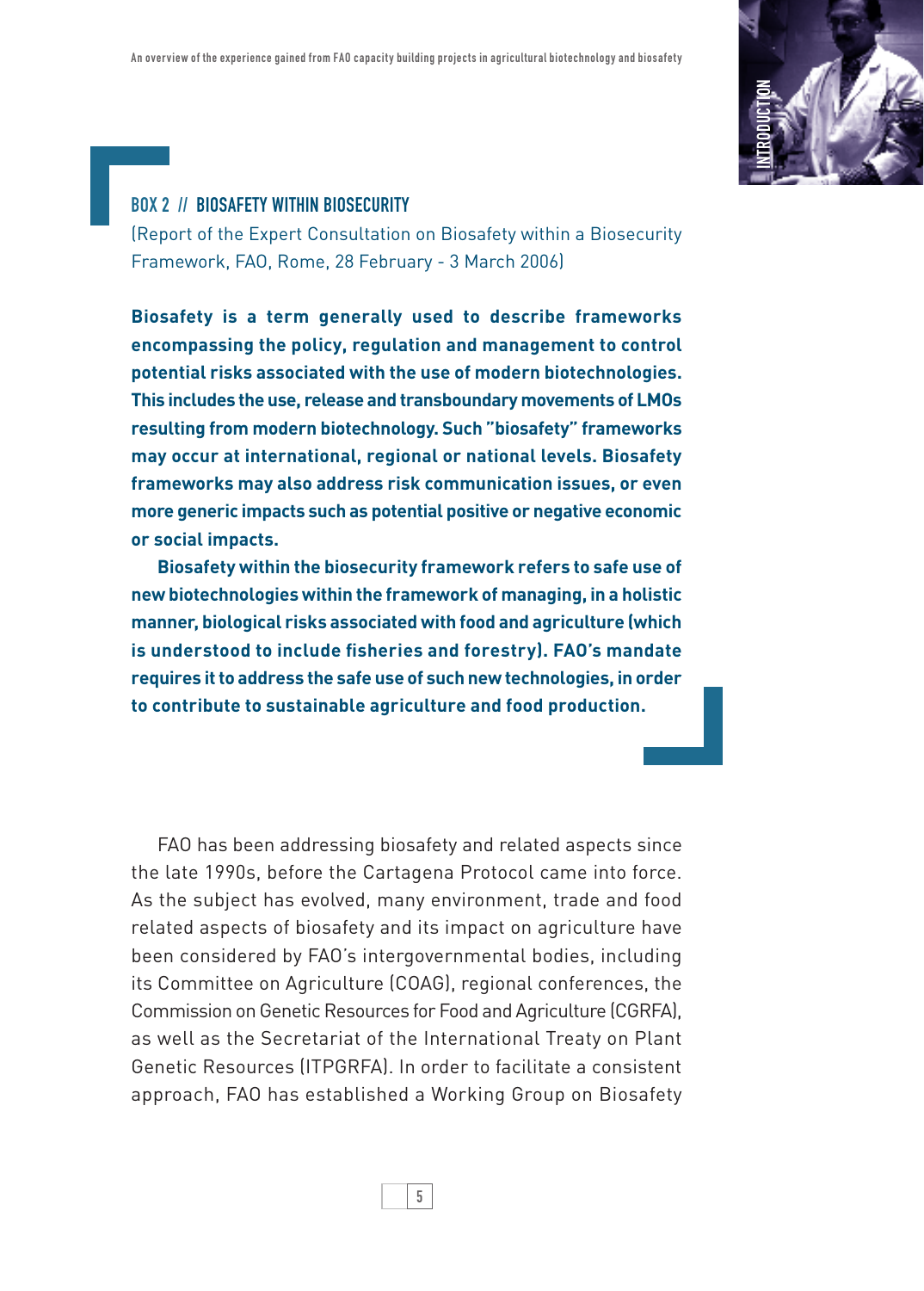

comprising members from its various technical divisions. Through this group, FAO promotes its corporate strategy on biosafety and regularly participates in the Conference of the Parties serving as the Meeting of the Parties to the Cartagena Protocol on Biosafety and working groups on biotechnology, risk assessment, capacity building and communication.

Capacity building represents the main challenge in the safe application of modern biotechnologies in developing countries, as well as in the implementation of the related biosafety frameworks. As highlighted in the United Nations University-Institute of Advanced Studies (UNU-IAS) study, 'capacity building in biotechnology and biosafety differs from other areas as it poses unique challenges to existing morals, ethics, norms and policies, therefore making this area of activity of particular sensitivity'7 .

Together with other UN agencies and relevant stakeholders, and in line with Article 22 of the Cartagena Protocol on Biosafety, FAO has carried out numerous capacity building initiatives in biosafety as it relates to food and agriculture. Since 2002, FAO has launched a series of projects to assist countries and regions in building strong technical, institutional and information sharing capacities to ensure the safe use of modern biotechnologies and enhance sustainable agriculture and food production. This has been done through interdisciplinary expertise combined with normative and operational experience in policy and development of regulatory frameworks on modern biotechnology.

To date, the total funding of biosafety capacity building projects amounts to approximately USD 7.5 million.

Out of these 26 projects (Figure 2):



**<sup>7</sup>** "Sam Johnston, Catherine Monagle, Jessica Green with Ruth Mackenzie (2008) Internationally Funded Training in Biotechnology and Biosafety: Is it Bridging the Biotech Divide? United Nations University – Institute of Advanced Studies, Yokohama, Japan.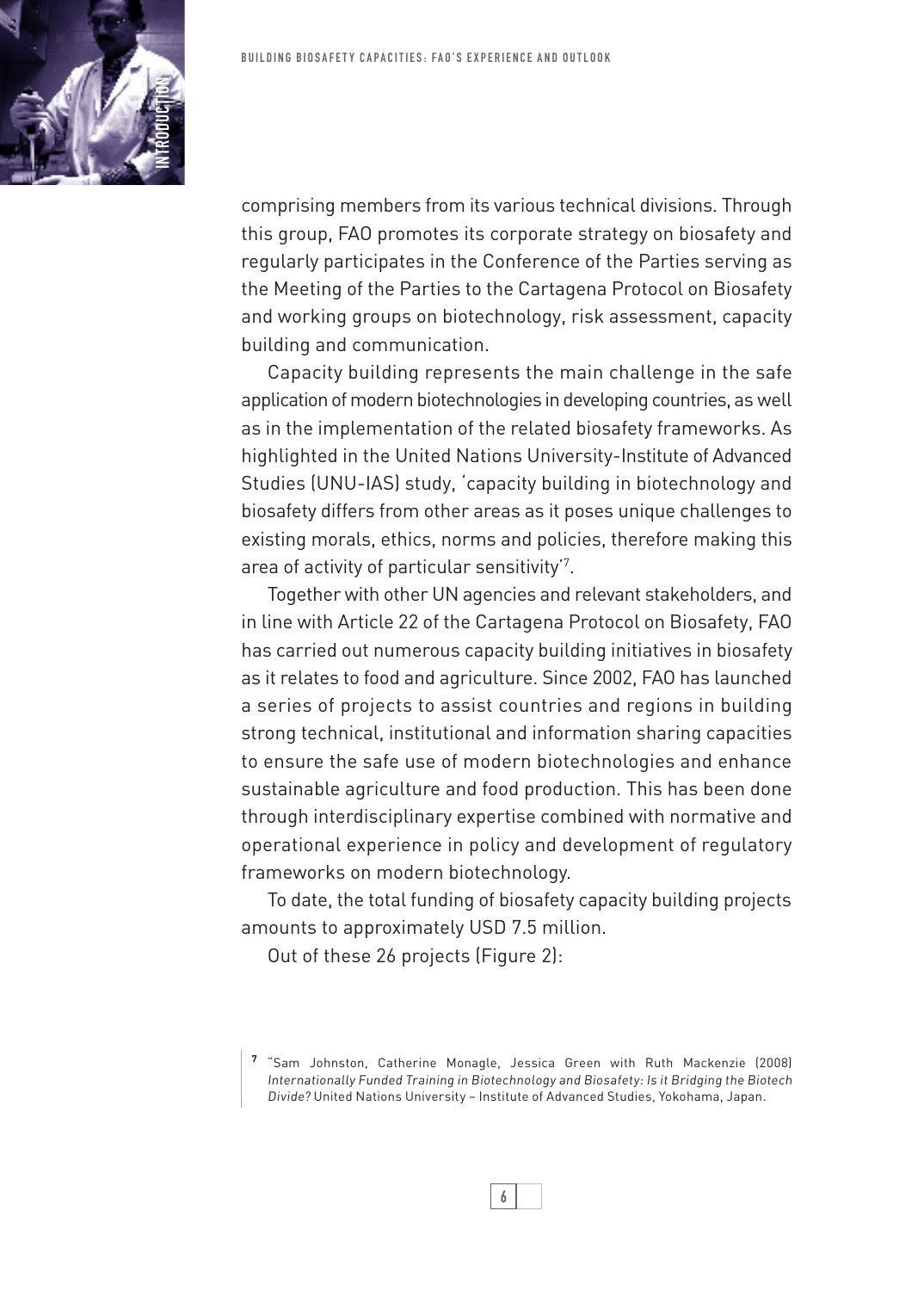

## Figure 2 // FAO biosafety activities up to 2009

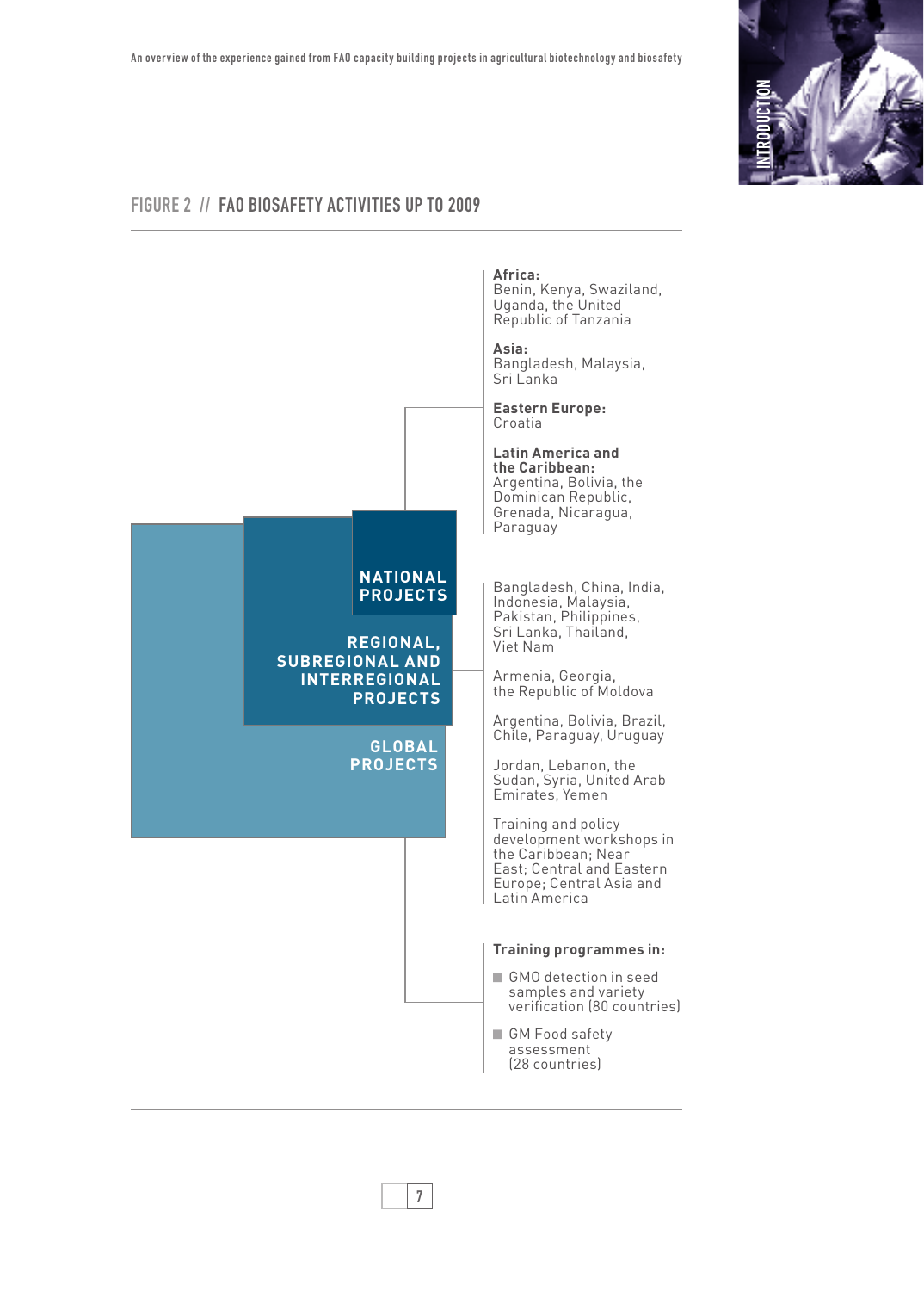- eighteen projects have a national focus, and aim at supporting countries in meeting the obligations arising from the Cartagena Protocol on Biosafety as well as establishing effective linkages among all relevant stakeholders. Capacity building activities include the development and implementation of regulations, training personnel of regulatory bodies in risk assessment and detection of GMOs, upgrading infrastructure and improving communication, public awareness and participation in biosafety decision-making;
- four projects are carried out at subregional level, and assist countries by establishing biosafety networks, delivering issuespecific training (GMO detection and GM food safety assessment, etc.) and organizing technical meetings for subregional harmonization of rules and regulations. Furthermore, within an interregional project, training in various aspects of biosafety is provided to Eastern Europe and Central Asia. A series of workshops were also carried out in the Caribbean, Central and Eastern Europe, Central Asia, the Near East and Latin America on topics ranging from the establishment of a common biosafety policy to more specific technical and managerial issues, such as risk analysis and appropriate communication approaches;
- two global projects consist of training programmes targeting the enhancement of specific technical capacities in:
	- 1) GMO detection and monitoring; and
	- 2) GM food safety assessment.

FAO has also taken the lead in expanding the knowledge base in areas such as public communication, post–release monitoring, socio-economic issues and consumer concerns arising from the use of modern biotechnology through expert workshops, consultations and technical publications. All these activities are being carried out in full partnership with national agencies, international agricultural research centres, donors, other UN bodies and civil society organizations.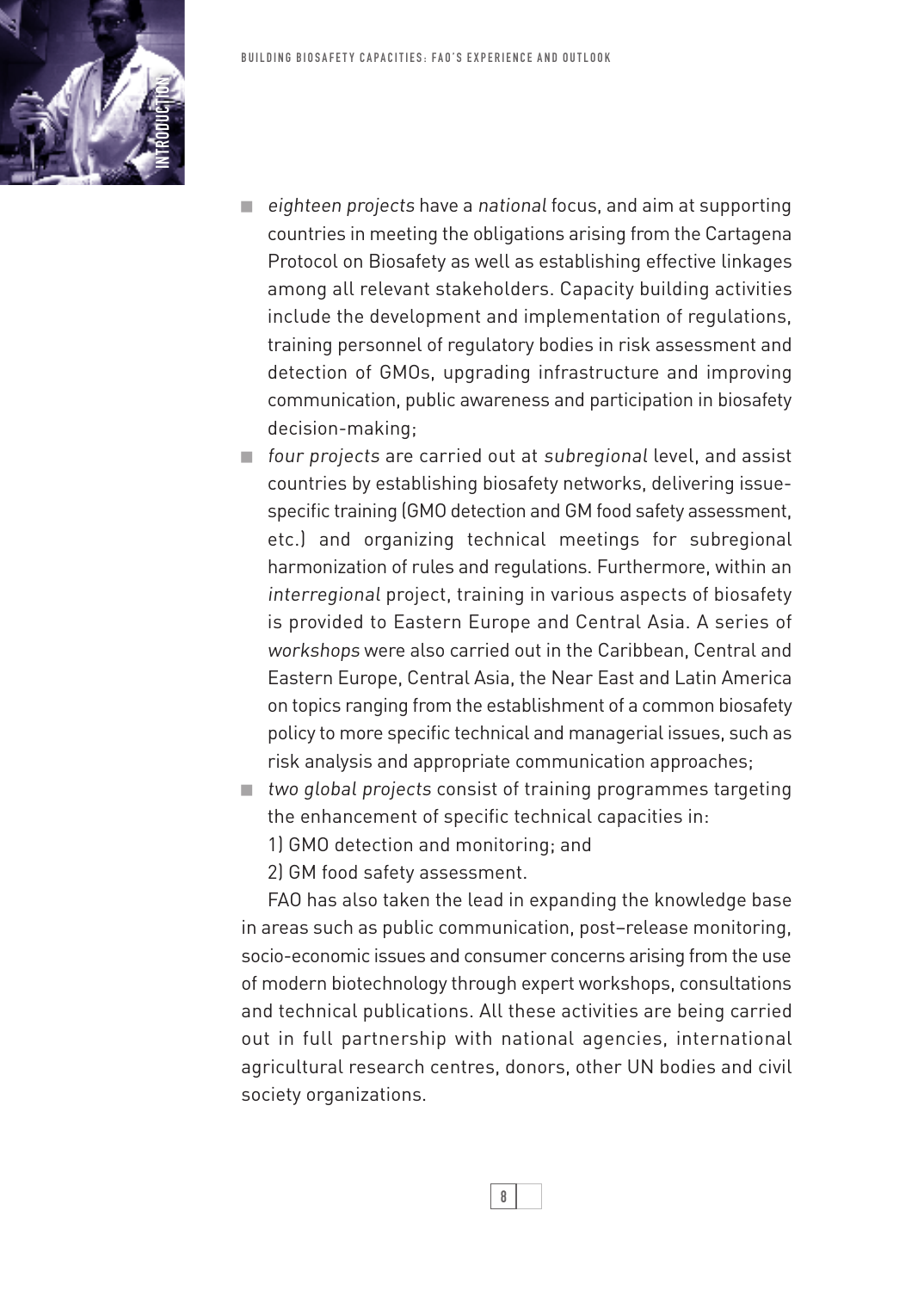

This paper intends to illustrate the main findings and lessons learned from the past and ongoing biosafety capacity building initiatives, in order to improve future interventions and better shape strategic planning, so as to maximize results and fully meet countries' needs.